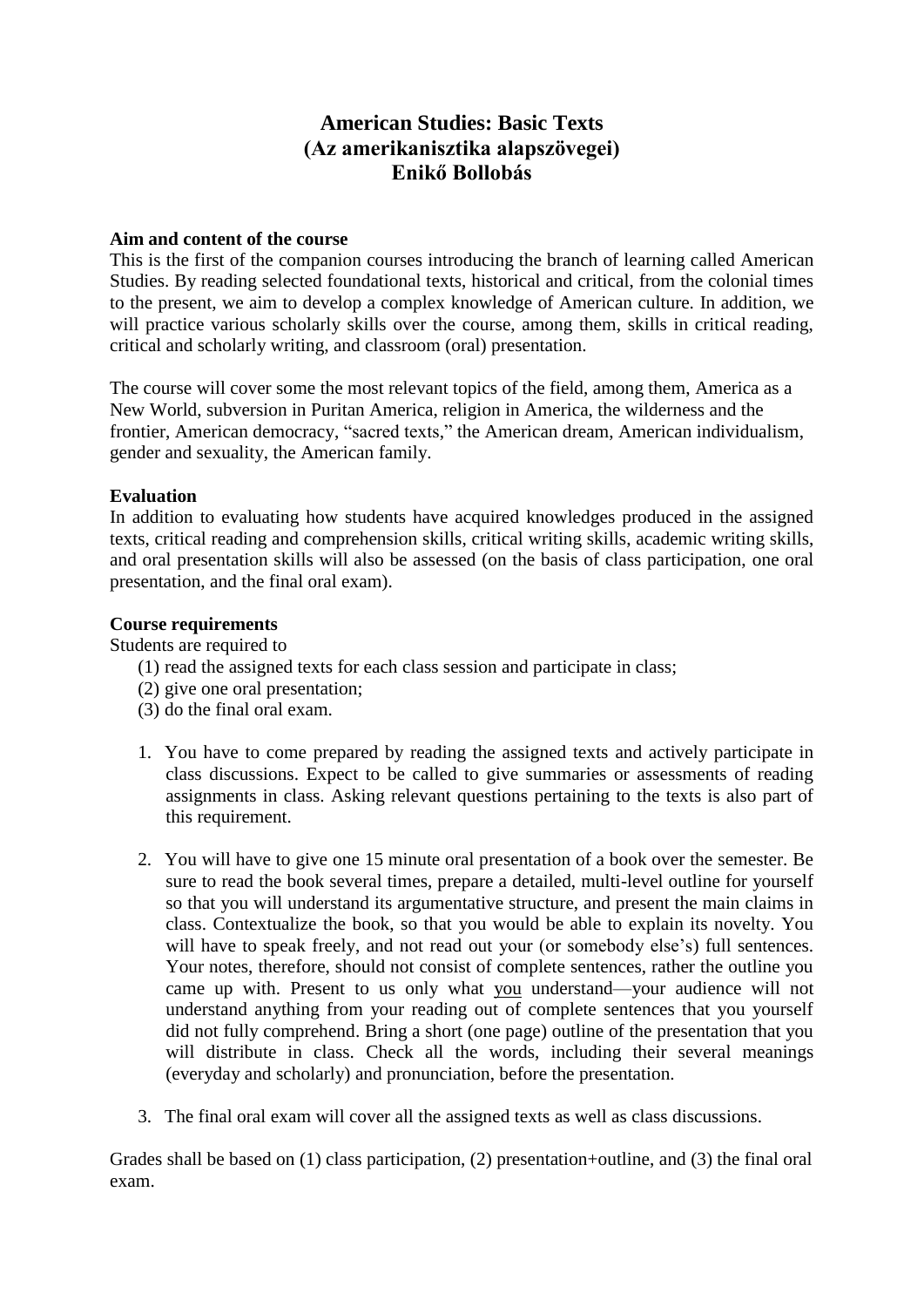Please note that I will give you a final grade ONLY if you did ALL these assignments.

All readings will be available electronically. Students will have to bring the assigned texts to class, preferably with their annotations—underlinings and marginal comments—that show they have read and understood the readings. Remember what Irving Howe claimed, "serious study of a text requires a pencil in hand." Annotations will help students identify, during class discussion, the most important claims and theses, and the general argumentative structure of the text.

# **Schedule of classes and assignments**

### **Orientation**

### **America as a New World**

Assignment for all: John Winthrop, "A Modell of Christian Charity" (1630) John Cotton, from *A Treatise of the Covenant of Grace* (1636)

Homework: read into the origins and main tenets of Protestantism; covenant of grace vs. covenant of works

# **Subversion in Puritan America**

Assignment for all: David D. Hall, "Introduction," *The Antinomian Controversy*, 3-23 (pdf) "The Examination of Mrs. Anne Hutchinson at the Court at Newtown," "The Trial of Anne Hutchinson, 1637" (pdf)

Homework: check the meaning and relevance of antinomianism

Presentation: Alison Games, *Witchcraft in Early North America* (pdf)

# **Religion in America**

Assignment for all: \*Neil Campbell and Alasdair Kean, "In God We Trust—Religion in American Life," *American Cultural Studies*, 106-133 (pdf)

Presentations: John A. Hostetler, *The Amish* (print) Pink Dandelion, *The Quakers* (pdf) James Emmett Ryan, *Imaginary Friends (the Quakers*) (pdf) Enikő Bollobás, "United in Separation: On the Common Roots of Pennsylvanian and Transylvanian Anabaptists" (pdf)

# **The Wilderness and the Frontier**

Assignment for all: Frederick Jackson Turner, "The Significance of the Frontier in American History" (pdf)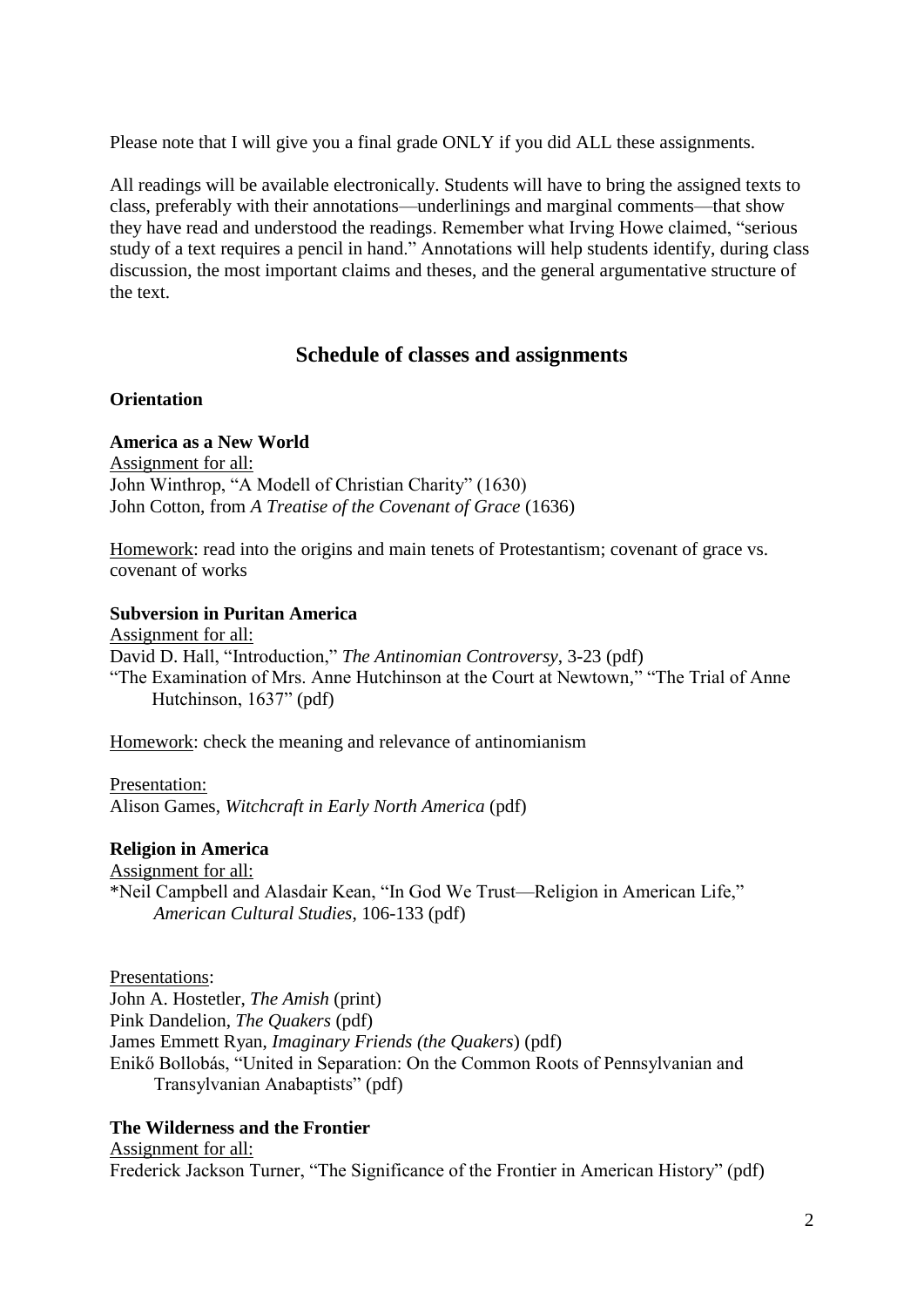Homework: read about the background of the assigned text

Presentations: Shane Mountjoy, *Manifest Destiny* (pdf) Kris Fresonke, *West of Emerson* (print)

**American democracy** Assignment for all: Alexis de Tocqueville, *Democracy in America* (pdf)

Presentations: Bölöni Farkas Sándor, *Utazás Észak-Amerikában* (library) Manisha Sinha and Penny Von Eschen, *Contested Democracy* (pdf) Sheldon Whitehouse, *Captured: The Corporate Infiltration of American Democracy* (pdf)

#### **"Sacred Texts": Declarations and Speeches**

Assignment for all: The American Declaration of Independence (pdf) Declaration of Sentiments (pdf) Sojourner Truth, "Ain't I a Woman?" (pdf) Louis Kossuth, "Democracy, the Spirit of the Age" (pdf) Abraham Lincoln, "Gettysburg Address" (pdf)

Homework: read about the background of each assigned text

Presentation: Leon Litwak et al., *Without Sanctuary* (print)

### **The American Dream**

Assignment for all: Jim Cullen, *The American Dream—A Short History of an Idea That Shaped a Nation* (pdf)

Presentations: *A Nation on Wheels—The Automobile Culture in America Since 1945 The Suburb Reader* J. Emmett Winn, *The American Dream and Contemporary Hollywood Cinema* (pdf) watch films together

#### **American Individualism**

Assignment for all: Peter L. Callero, "Individualism: The Power of a Myth," in *The Myth of Individualism*, 13-38 (pdf)

Presentation: B. F. Skinner, *Walden Two* George Orwell, *1984*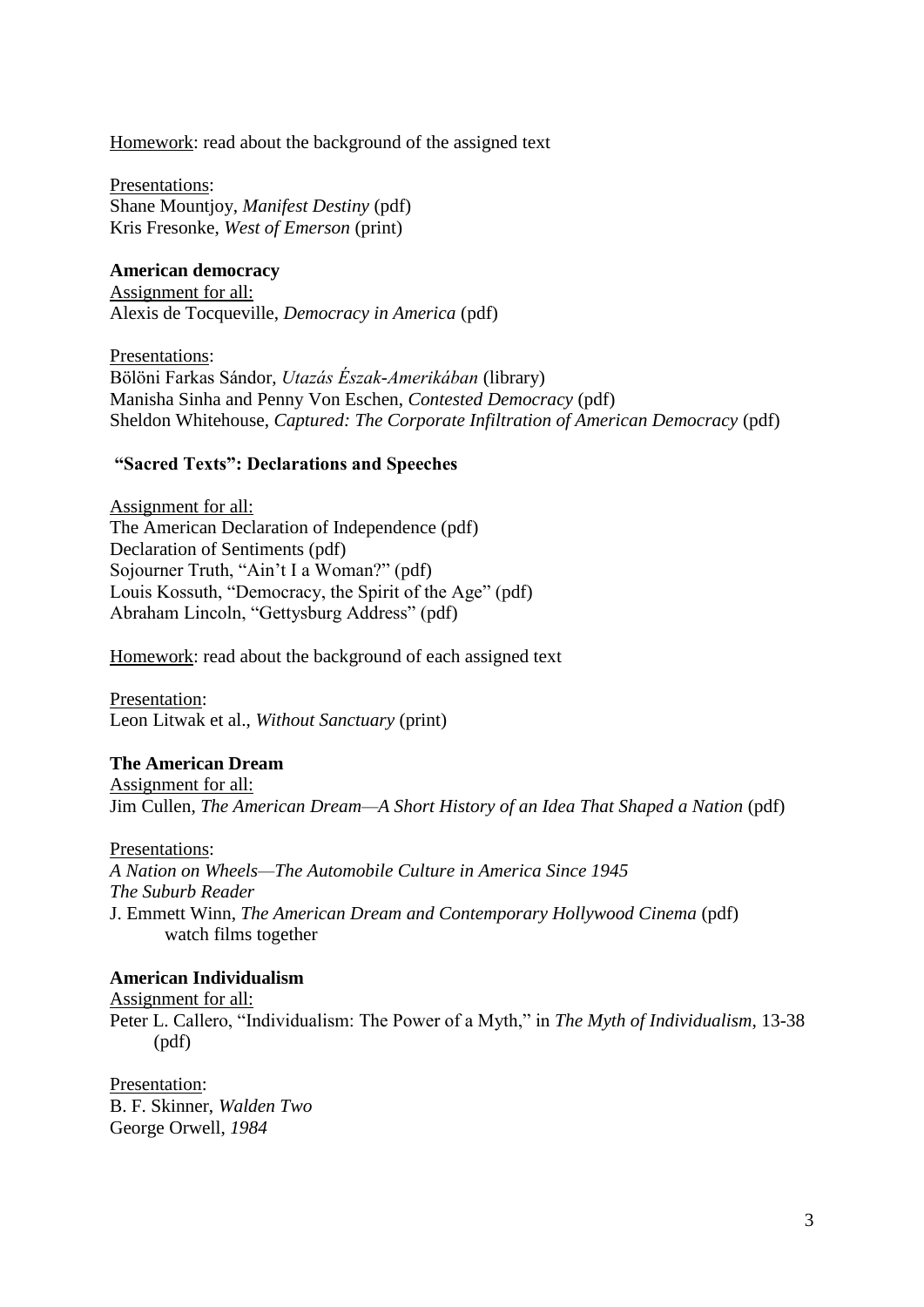# **Gender and sexuality, the American family**

Assignment for all: \*Neil Campbell and Alasdair Kean, "Gender and sexuality: 'to break the old circuits,'" *American Cultural Studies*, 203-230 (pdf) Betty Friedan, *The Feminine Mystique*

Presentations:

film series: *Madmen* Janice Radway, *Reading the Romance* (pdf) Carroll Smith-Rosenberg, *Disorderly Conduct—Visions of Gender in Victorian America* (pdf) Jane Addams, *Twenty Years at Hull House* (print)

# **Keywords**

Assignment for all: Bruce Burgett and Glenn Hendler, *Keywords for American Cultural Studies* (pdf)

**Wrapping up**

**Final oral exam** (starting at 9 a.m.)